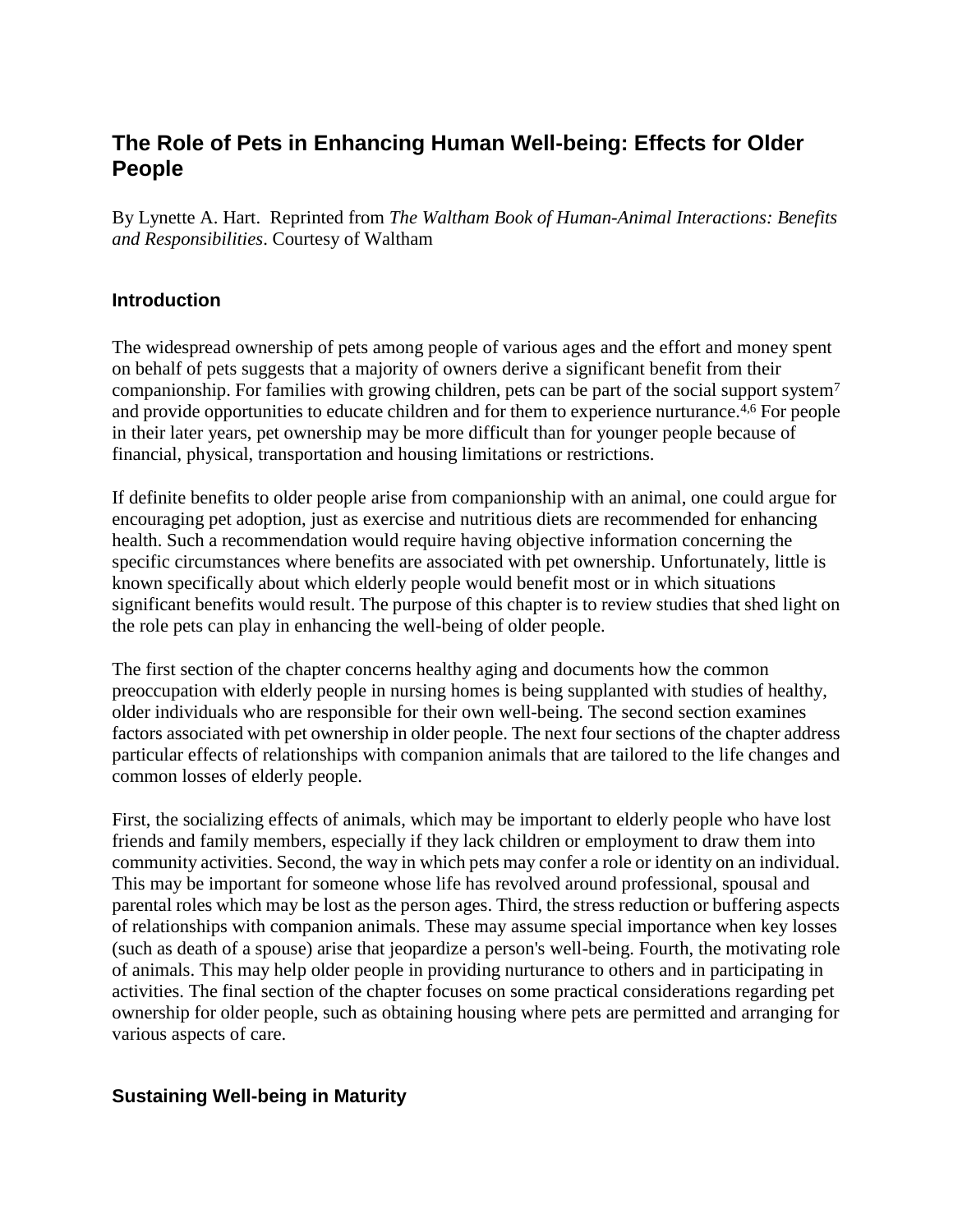More than ever before, good health in the latter part of life is regarded as a result of taking healthy initiatives throughout life. A reversal of unhealthy practices (such as smoking) usually improves health. Even with cardiovascular crises that typically are handled with invasive surgery, a comprehensive array of major changes in lifestyle (including exercise, dietary changes, yoga or meditation), social support and community involvement can lead to some reversals of cardiovascular pathology.<sup>52</sup> In another extreme example involving AIDS patients, a program of natural therapy combined with low dosages of drugs stimulated a reversal of the invasive disease from ARC (Aids Related Complex) to the less serious HIV infection in 6 of 19 patients.<sup>32</sup>

Evidence suggests that the aging process itself can be retarded by a healthy lifestyle that addresses the psychological challenges arising in older years. People living as married couples have been shown to maintain significantly better psychological and physiological health when aging than people living alone, especially men.44 In addition, maintaining a regular daily routine is one of five key factors that is said to retard aging.<sup>9</sup> However, much of life's familiar structure changes as one ages and healthy living requires an increasing initiative on the part of the older person.<sup>16</sup> For example, maintaining a regular daily routine can become difficult when a spouse dies. In a long-term study, Erikson et al.<sup>16</sup> found that elderly people pointed to relationships with children and grandchildren as a source of strength that made their lives worthwhile. For some individuals pets may play a role somewhat analogous to that of children or grandchildren. Friedan<sup>18</sup> focused on the harmful stereotypes that hamper society's ability to draw from the wisdom of elderly people. Emphasizing the importance of staying well, she argued for new methods of providing convenience and social support to older people and even went so far as to suggest that no more nursing homes for older people should be constructed.

The antiquated view of aging as an inevitable decline with its ultimate prolonged disablement is simply not true in the western world where there are many opportunities for health and active involvement with life among people with a wide range of disabilities and diseases. Most of the research concerning the effects of interactions with pets for older people has been conducted in nursing homes or other institutional environments. Yet, the vast majority of elderly people live independently. In the USA, fewer than 5% of elderly people live in institutional settings and various estimates suggest that only between 10 and 40% of today's elderly people are expected to spend any time in a nursing home.<sup>18</sup> While it is true that elderly people may face certain challenges and stresses more often and sustaining the motivation to remain active and use time productively becomes increasingly challenging, they may also carry greater measures of wisdom and resources to sustain them than in their earlier years.

From lifelong longitudinal studies of people who are now elderly, Clausen<sup>11</sup> found that by adolescence some individuals exhibited a group of traits that strongly predicted and influenced their success throughout life. This cluster of traits was termed 'planful competence' and included dependability, intellectual involvement and self-confidence. Individuals with these traits were more able to cope with major challenging life transitions which for other individuals were overly daunting.

### **The Role of Pets in the Life Cycle**

As proposed by Wilson and Netting,<sup>74</sup> the role of pets in people's lives can be viewed from the perspective of life course development. People's histories with pets are likely to influence their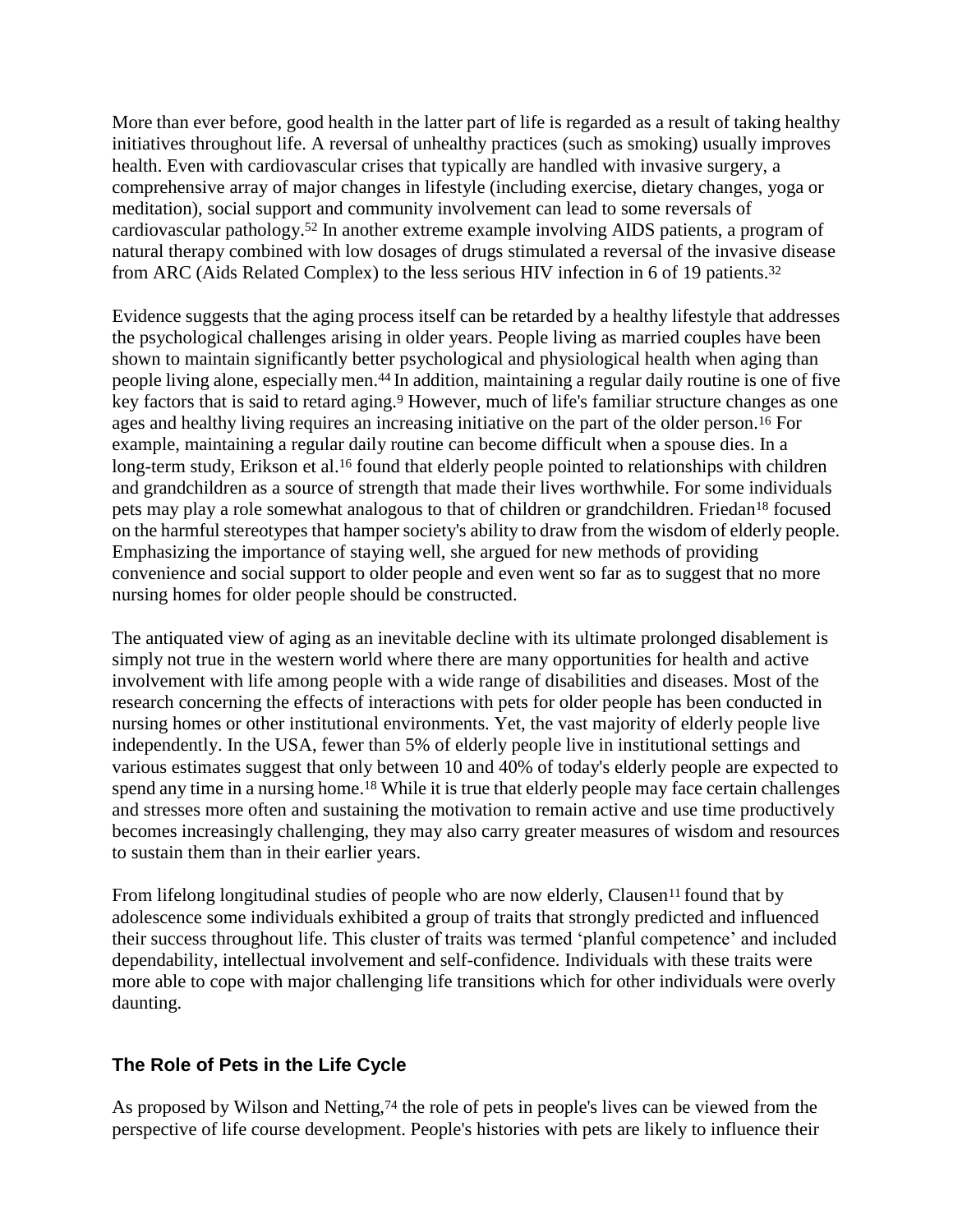pattern of ownership, the benefits they derive from ownership, their perceptions of the pet's role and the degree to which the pet influences the person's sense of well-being. Having a close relationship with pets early in life would predict a close relationship later in life and a likelihood of benefiting from animal companionship. However, since longitudinal human studies on aging have not monitored pet ownership, it is not possible to analyze lifelong patterns of pet ownership and relationships directly. However, questionnaires and surveys that assess personal histories of pet-keeping retrospectively have been administered to mature and elderly people.

Pet ownership patterns in childhood are key influences in pet ownership patterns as adults.<sup>19</sup> Among individuals aged 65-87 years, pet owners reported a past history of pet-keeping more frequently than did the non-pet owners.<sup>34</sup> In a study of adults, 88% of the pet owners had owned pets as children, as compared to only 28% of the nonpet owners,<sup>36</sup> and the strength of the relationship with pets was higher among pet owners who had experienced pets as children. People who have owned cats as children tend as adults to love cats and early experience with dogs predisposed a love of dogs.<sup>35</sup>

Studies focusing on various features of the relationship between dogs and humans were recently reviewed.24 However, apart from the role of personal history in influencing pet selection throughout life, surprisingly few studies have sought to compare relationships with cats versus dogs. The information is not available to know in what circumstances a cat might be a more appropriate companion for an older person than a dog. Presumably, the activity level of some breeds of dogs may be aversive to an older person who has physical disabilities, is frail, or is bedridden much of the time. A recent study of men with AIDS indicated that cats were well suited for the needs of individuals with compromised health.<sup>8</sup> While less interactive than dogs, cats offer many aspects of the social interactions sought by lonely people.<sup>45</sup>

Some pet owners feel closer to their animals than to family members, as was illustrated when people drew diagrams representing their family members and 38% of dog owners placed the dog closer to themselves than any other family member.<sup>4</sup> While it might appear paradoxical, pet ownership is highest among families with young children, whereas relationship strength is, on average, highest in small families or among individuals who live alone.2, 36, 59

Close relationships with pets in pet-owning families has been significantly related to family adaptability, presumably through family members experiencing negotiations on the roles rules and responsibilities of having a pet.<sup>14</sup> A strong relationship with pets was also related to family cohesion, as measured by emotional bonding, boundaries, time use, decision making, interests, recreations and coalitions. This study of family functioning suggests that a close relationship with a pet may be a broad indicator of healthy human or family relationships.

In one study, elderly women aged 65-75 years who had a better relationship with their pets were more likely to be closely attached to their spouses and to be happy.<sup>53</sup> Both high income and a strong relationship appeared to be prerequisites for a positive effect of pets on morale. Pet owners with limited income had low scores on general happiness, perhaps partially reflecting the financial obligations of pet keeping.

Simply owning a pet does not assure it a significant role. Negative results were reported in a study of elderly women, where the strength of the relationship with their pets was unrelated to levels of depression.<sup>43</sup> An exploratory study of war veterans with a mean age of 63 years reported an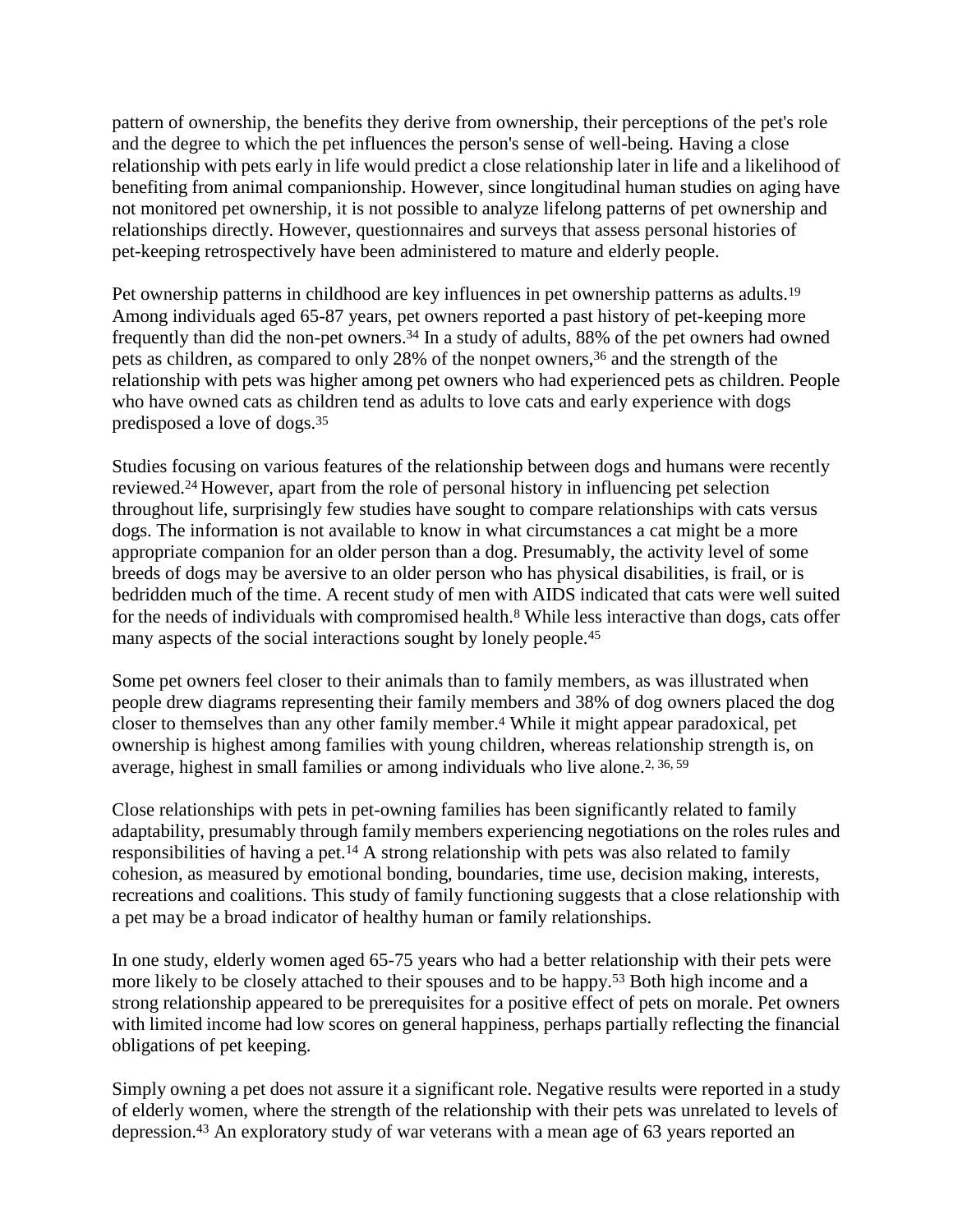association of pet ownership with improved morale and health,<sup>56</sup> but with a full sample, no differences were observed between pet owners and nonowners.<sup>57</sup> These negative findings illustrate the importance of identifying the types of individuals or circumstances in which animals may contribute a benefit.

Some studies have documented healthier self-ratings among adult pet owners than non-owners and one study reported higher achievement scores among pet owners than non-owners.<sup>10</sup> The owners valued the reciprocal relationships with the animals that were characterized by unconditional acceptance, love, affection, laughter, play and protection. The responsibility of pet ownership was mentioned as a disadvantage and was also the main stated reason for non-ownership of pets.

When men and women over 65 years of age provided self-ratings on a standardized test, pet owners described themselves with more favorable adjectives, such as nurturance, independence, and optimism.<sup>34</sup> Male non-owners scored higher than male owners and all females, on arrogance and hostility. Consistent with other studies, pet owners more often than non-owners had kept pets in past years. In interviews with elderly men and women living alone and receiving home delivery of meals, the pet owners scored lower on loneliness than the non-owners.<sup>55</sup>

## **Socializing Effects of Companion Animals**

The need for social contact and support is often not met for older individuals, who may have lost many friends due to death. Also, they generally no longer have employment to structure their daily schedules and provide social interactions. Health or financial constraints may curtail activities that formerly kept them socially involved. However, older individuals can remain socially engaged in various ways, through special interests such as a companion animal, by participating in community or religious organizations, or by assisting family members with childcare.

Even people who have an animal companion require human companionship. An animal companion can greatly facilitate establishing friends and much work over the past decade has focused on the socializing effects of companion animals.15, 29, 58 A classic study in 1975 reported the 'social lubricant' and 'ice breaker' functions of pet birds for men and women aged 75-81 years.<sup>49</sup> Although the participants had a high attrition rate, the group with a pet bird appeared to show social and psychological improvements.

In a recent study of people aged 65-78 years walking their dogs in their neighborhood, the dog was a major focus of conversations with passers-by, as shown in Fig. 3.1.<sup>58</sup> While walking, non-owners spoke very little about animals, whereas dog owners spoke about their dogs even when walking without them. Dog owners' conversations focused on the present or future (Fig. 3.2), whereas non-owners' conversations during walks featured past events. In another study even a small animal such as a rabbit or turtle, readily attracted unfamiliar passersby of all ages to converse with a woman sitting in a park.29 Conversations focused on the animal, sometimes involving a personal anecdote about an animal from the passerby.

Unfamiliar passers-by have been shown to respond with friendly interest, smiles and conversations more often to a person using a wheelchair who is accompanied by a service dog than when the person is without their dog.<sup>15</sup> Thus, we know from observations of human behavior in a wide range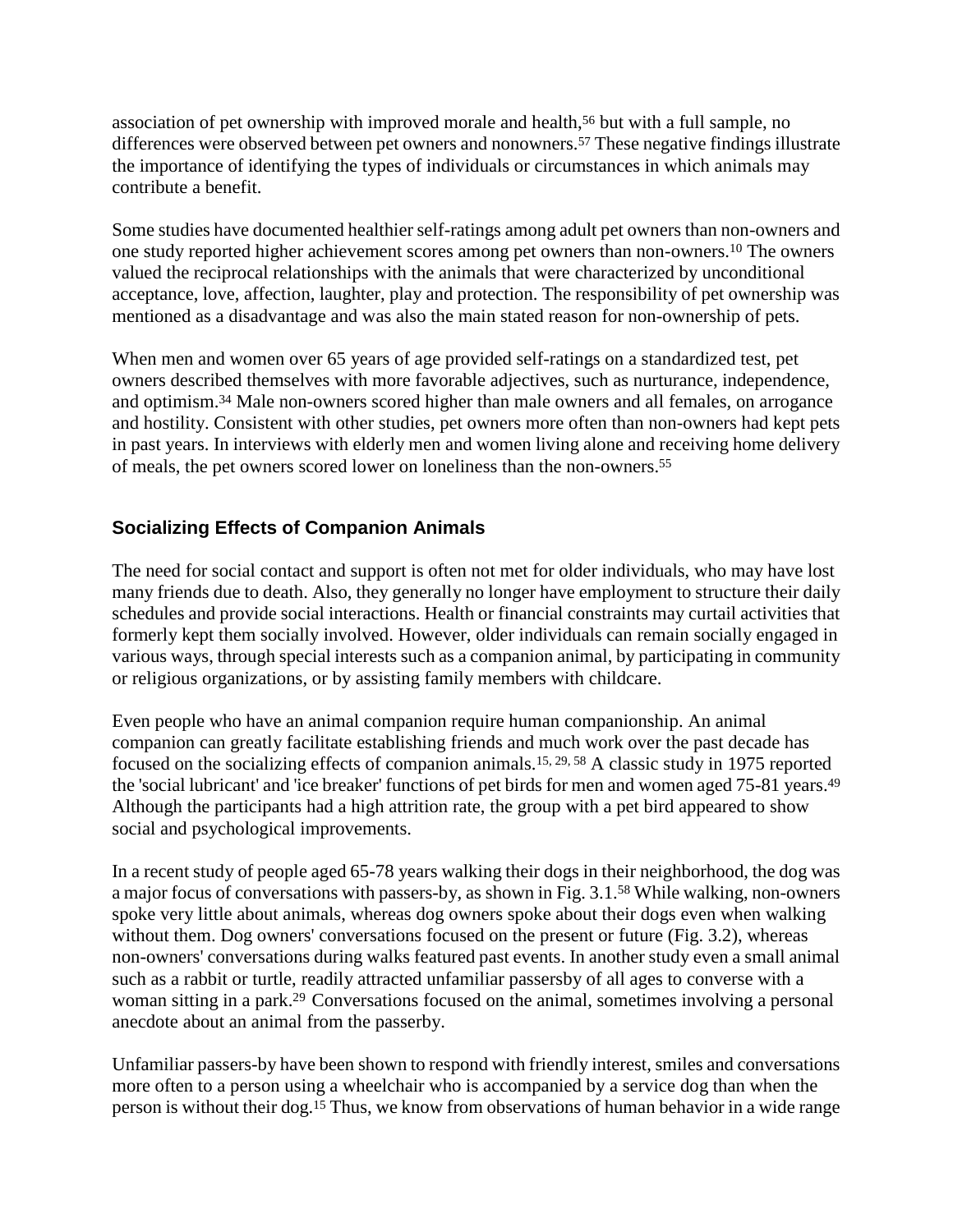of circumstances that a companion animal readily elicits friendly responses, even from unfamiliar passers-by.

In a study of elderly persons receiving home assistance,<sup>75</sup> all had a close relationship with their pets and most reported confiding in the pet more easily than in other people. Touching pets made 74%, feel better. Once given access to a veterinarian, study participants made frequent calls, which appeared to be 'more related to a need for social interaction than to actual problems'.

Various studies conducted in institutional environments have used an experimental design to examine the effects of introducing an animal on the social behavior of people. When a dog or a photographic stimulus was presented to elderly female patients in two wards, patients showed increased social interactions amongst themselves and with the staff when the dog was present, as judged by an independent observer and in ratings by ward nurses.<sup>27</sup> In another visiting program at a residential home, residents interacting with puppies and their handlers showed improvements in their social interaction, psychosocial function, life satisfaction, mental function, and level of depression, social competence and psychological well-being in comparison with the control group.17 Nursing home patients with Alzheimer's disease showed improved social interactions amongst themselves and with staff and increased calmness, when provided with weekly interactive sessions with Golden Retrievers.<sup>6</sup>

The presence of a dog also increased social behaviors in another study for patients with Alzheimer's disease, but placing the dog permanently in the facility was no better for the patients than the temporary visits.<sup>37</sup> A study of elderly women patients in long-term care provided them with a weekly one hour leisure activity and a one hour animal-assisted therapy session with a rabbit for six weeks.<sup>33</sup> In the first sessions, more positive social responses occurred during the animal-assisted therapy session than the leisure sessions. By the sixth week, the animal-assisted therapy session maintained its strong effect and although the leisure session had increased its effect, more laughing occurred overall during the pet therapy than during the leisure sessions.

If pets facilitate socialization of people in various settings, it could be assumed that this at least partially results from interacting with the pet. Miller *et a1*. <sup>47</sup> examined differences among 230 independently living pet owners over 50 years of age. Those who reported either some degree of inconvenience or some degree of uplift from their pets were termed the "interacters," as compared with those who reported neither inconvenience nor uplift from their pets. The interacters were slightly younger, more educated and in better health than the non-interacters. The interacters were significantly more satisfied with life and had higher positive expectations (Fig. 3.3). Twenty-five percent of the study participants were men. For the men, any uplift from pets was associated with worries in the areas of social interactions, time and money, suggesting that pets were playing a compensatory social role. Uplift from pets was reported by women who had leisure time and a lack of psychological pressure.

For older individuals whose social involvement is limited, companion animals themselves can be an accessible source of social and tactile contact. Observations of nursing home residents in two facilities during a dog's visit showed that 85-93% of residents groomed or touched the dog on average 15-25 times per person.<sup>50</sup> In-home observations of families' interactions with dogs indicate that dogs adjust the frequencies of their interactions with family members in response to the person's behavior and interest.68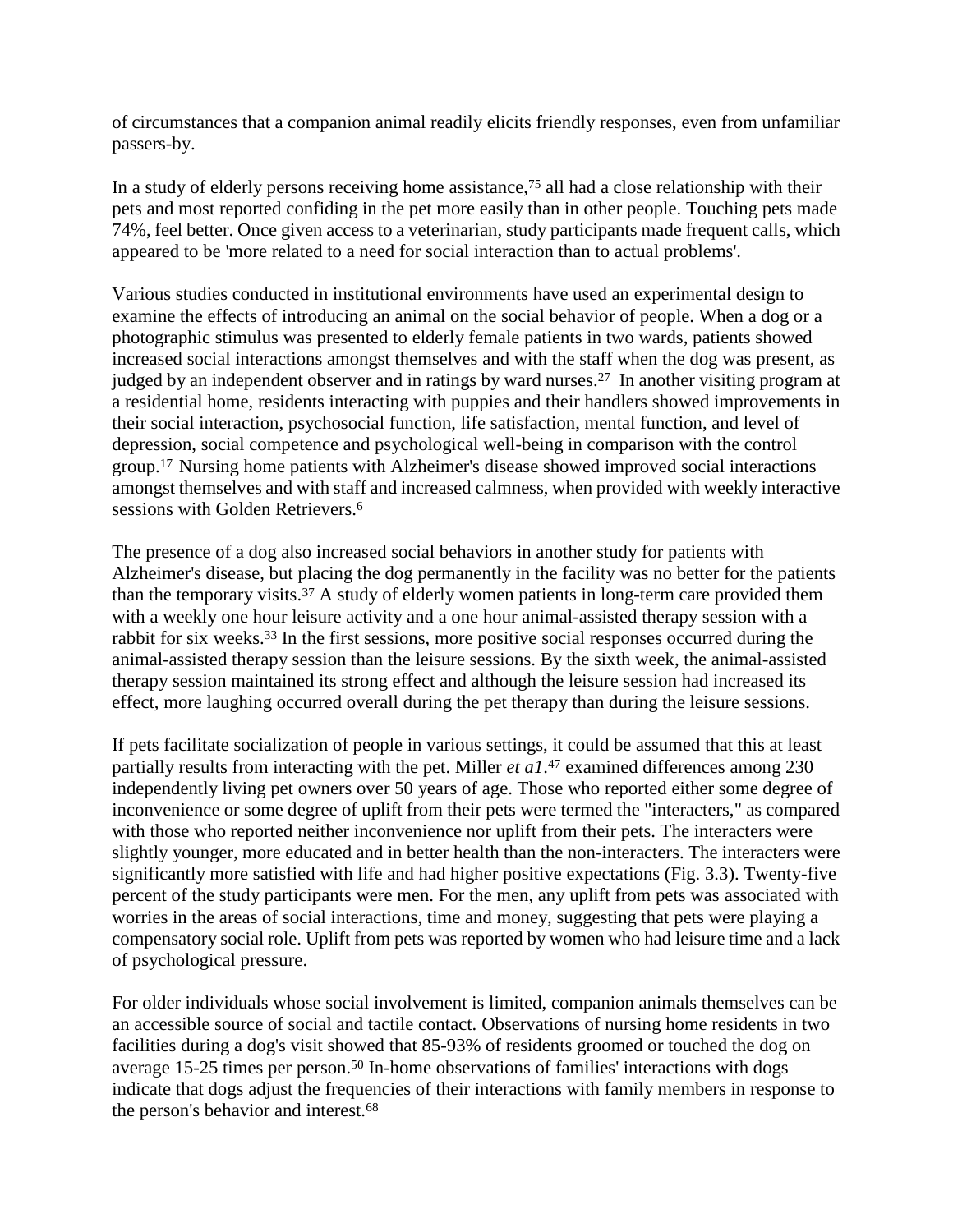In a study of elderly women, pets made a difference in well-being for those living alone, but no difference for those living with others.<sup>21</sup> Compared with non-owners, pet owners living alone had significantly higher morale on four of the six psychological scales, including absence of agitation, optimism, surgency (a measure of active initiative for activity) and absence of loneliness (Fig. 3.4). Pet owners living alone actually scored higher than pet owners living with others on absence of agitation, but this was not mentioned nor tested statistically by the author.

For some older individuals, a companion animal provides essential social contact. In one study of elderly dog owners who lived alone, 75% of males and 67% of females said their dog was their only friend.<sup>54</sup> They reported talking to their dogs as if they were human, felt that their dogs fulfilled a need for companionship and that their relationship with the dogs was as strong as with humans. The dogs gave them something to do with their time and fulfilled their need to nurture. Women especially appreciated the loyalty of dogs.

### **The Influence of Pets on Personal Identity**

A feeling of uselessness can be an immediate consequence following retirement.<sup>22</sup> Pets instantly confer roles (e.g. cat lover or dog owner) on those who appreciate animals. These roles are identities shared with others and they echo across past, present and future involvement with animals. When emerging themes were drawn from interviews and observations of six elderly women, the primary theme was that the pet was an integral part of the person's identity.<sup>61</sup> It was also shown that pet-owning could enhance or detract from social relationships and that the pet was a 'significant other' in the daily lives of the subjects.

Assuming an identity as someone who loves animals can establish a link with others who have a similar identity. An ethnographic study at three geriatric facilities documented that pet visitation produced a family atmosphere symbolizing and re-creating domesticity.<sup>60</sup> Residents readily shared personal information about their families, their health, their roommates, their religious beliefs, their job experiences and the homes they had given up. These unintended social effects were characterized by reminiscing, intimacy and bonding with the volunteers who had brought the animals. The pets were found to facilitate interaction between people rather than being the main focus of interaction itself. Perhaps volunteers are motivated to bring pets into facilities by the ability of their pets to create a safe, enjoyable and intimate context with others who also love pets, much as in therapeutic horseback riding where the presence of horses creates a joyful occasion for the people who are gathered.<sup>23</sup>

## **The Role of Pets in Stress Reduction**

A concept consistent with many studies is that a companion animal can reduce transient or significant stress, buffering the effect of the stress on the person. Allen *et al*. <sup>3</sup> documents how subjects exposed to a transient stressor such as performing a challenging arithmetic problem, showed a reduction in stress in the presence of their dog than when in the presence of a close friend. In another study, participants given the task of reading aloud experienced anxiety above baseline, in contrast with either reading quietly or interacting with a friendly unfamiliar dog, which resulted in reduced anxiety.73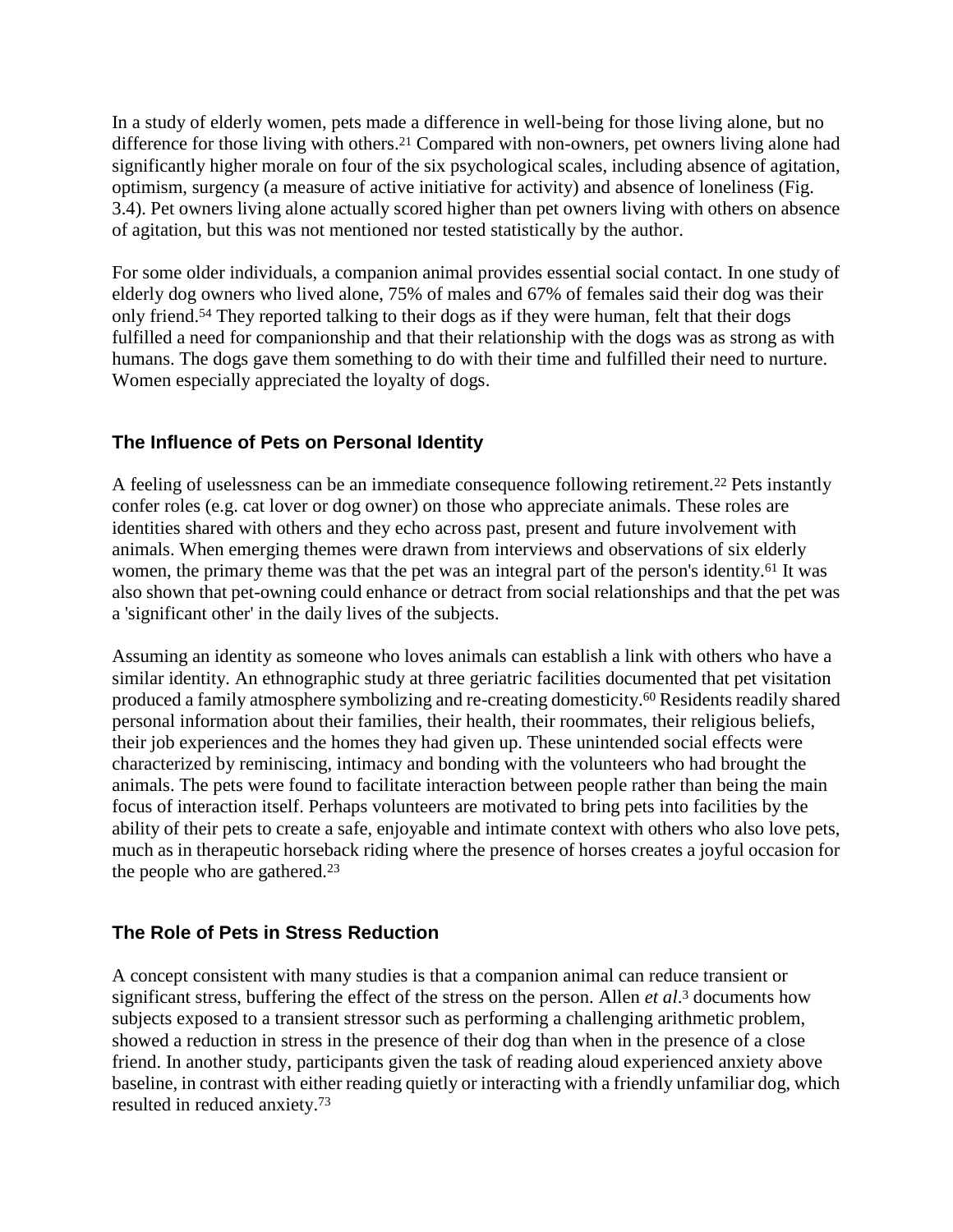Individuals endure a profound ongoing stress when they lose a spouse, particularly if the spouse was virtually the sole confidant, and such a loss is increasingly likely to occur as people grow older. With the combined stress of losing a spouse and the subsequent social isolation, a person could be vulnerable to depression. In such a circumstance, pet owners reported significantly less depression than non-owners.<sup>20</sup> Among pet owners who had lost a spouse and had few confidants, those who had a strong relationship with their pet experienced less depression than those whose relationship was less strong. Related findings of more psychogenic symptoms and higher drug use among non-owners than pet owners were reported in a study of people who had been widowed within the previous 3 years.<sup>1</sup>

Siegel's<sup>65, 66</sup> study of medical visits by elderly people provided further evidence for the stress buffering hypothesis. When compared with non-owners, pet owners made fewer medical visits over the course of a year. A more pronounced effect was found when stressful life events during the 6 months before the study were considered. As shown in Fig. 3.5, non-owners experiencing stressful life events increased their medical contacts, whereas dog owners with similar stressful events did not show an increase. Dog owners reported spending 1.5 hours per day talking to their dogs and felt more secure than non-owners. Owners believed that they spent more time with their dogs than did other pet owners, that they felt closer to their pets than other owners and that there were more positive than negative effects of having pets. Siegel concluded that dog ownership influences coping ability for dealing with losses.

## **The Role of Pets in Facilitating Healthy Activities**

As discussed earlier, when people age it becomes increasingly important that they choose a lifestyle which will help them to remain healthy. <sup>16</sup> Older people themselves have reported psychological challenges presented by aging.<sup>5</sup> One of the major contributions made by animals is providing motivation for the constructive use of time.<sup>43</sup> An animal can motivate a person to keep going, get up in the morning and follow a routine. Virtually all dog owners report that their dogs enjoy walks.<sup>62</sup> Dogs also provide motivation for a wide range of interactive behaviors.

Melson's<sup>45</sup> studies have emphasized the importance of children being able to nurture animals, especially for the youngest or only child who lacks the opportunity to care for a younger sibling. As people become older, they may once again come to have few opportunities for nurturing; this is particularly true for men. Animals are effective in stimulating nurturing from many men and women. Among older pet owners in one study, 84% of men and 75% of women often played with their pets.<sup>69</sup>

Perhaps the most widely known aspect of human animal interactions is pet visits to elderly people in nursing homes. Volunteers with animals have probably visited facilities in most communities in the USA and many programs occur in other countries. Although various studies have investigated the effects of such visits for patients or staff, the role of animals in motivating the volunteers to participate in this activity has received little mention. A study of participants in volunteer training workshops for animal-assisted therapy documented that for these individuals, their animals acted as social catalysts, making their interactions with other humans easier and more enjoyable.<sup>70</sup> Such studies are important because while animals are frequently credited with helping nursing home residents, the benefits may accrue from the human as well as the animal visitor. As shown in Fig. 3.7, Hendy's<sup>28</sup> study found that human visitors alone were as effective as pets alone or human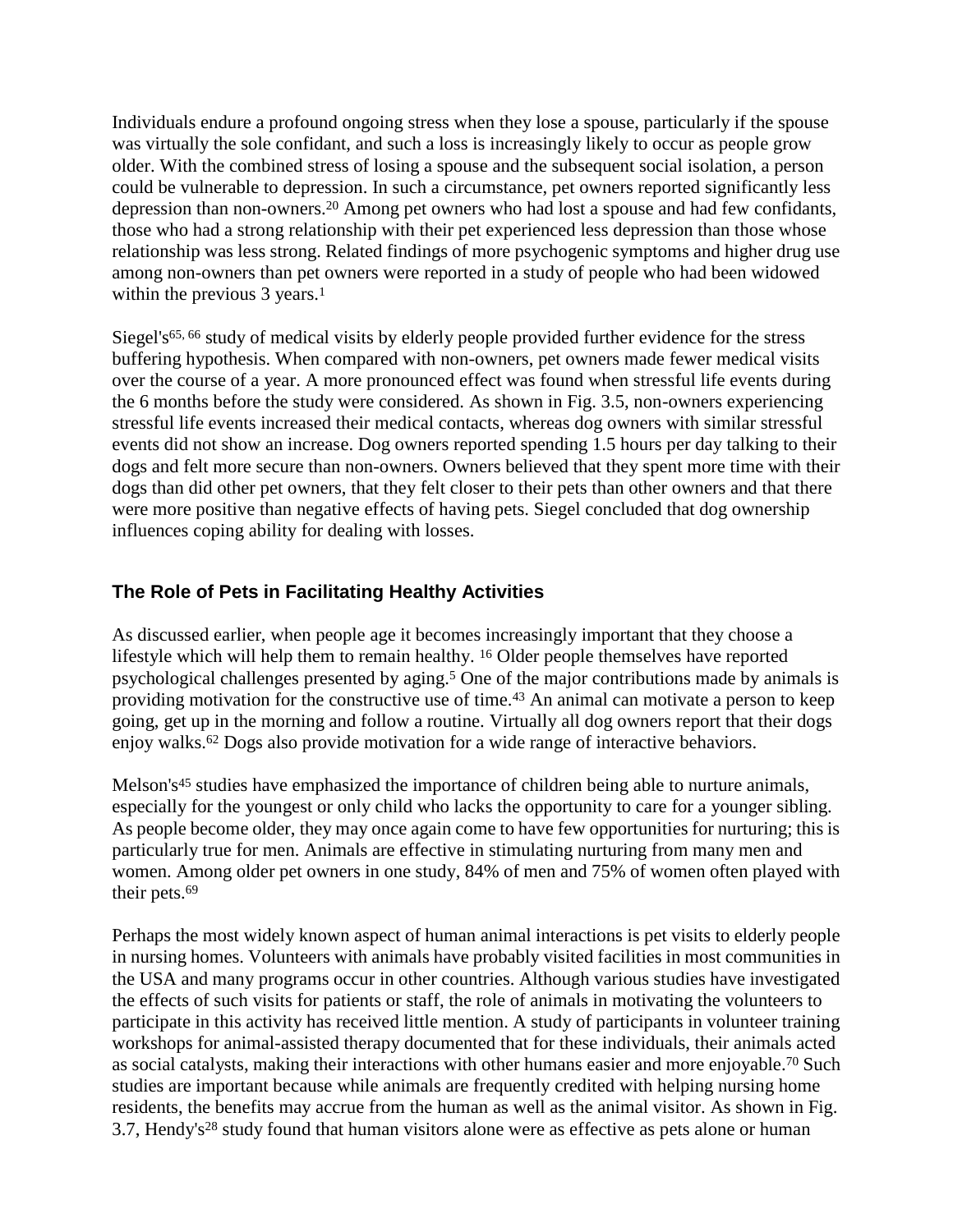visitors with pets, in eliciting smiling and alertness responses from patients. Human visitors influenced the nursing home residents more than the pets, but the pets may be essential because of their ability to motivate the visitors to make, increase or extend their visits to the nursing home.

Corson and Corson<sup>13</sup> described how animals acted as socializing catalysts with patients and staff and thus improved the overall morale of the institution and created a community out of detached individuals. In other studies with visiting animals, the increased motivation of the staff translated into improved morale, patient-staff communication and, presumably, enhanced care for patients.<sup>6</sup>

In a longitudinal study of elderly persons, pet attitudes, ownership and mutual activities with pets significantly predicted health and morale for some people.<sup>39</sup> Serpell's longitudinal study of lifestyle changes following pet adoption, although not focusing on older people, found that people adopting dogs sharply increased their time walking.63, 64 Siegel's study of elderly people also documented that dog owners spent 1.4 hours per day outside with the dog.<sup>65, 66</sup> Exercise is now seen as essential for human health. It plays a central role in avoiding hip fracture<sup>12, 40</sup> and is an essential component of cardiovascular medical programs.<sup>52</sup> Dogs seem to provide the motivation for adults of various ages to participate in regular outdoor exercise which will contribute to increased health.

### **Practical Considerations**

Although many studies have demonstrated benefits from pets, not everyone chooses, or is able, to own one. Over half of elderly, former pet owners in one study reported that they did not desire a pet.<sup>75</sup> In another study of older people, 39% currently preferred noninvolvement with pets.<sup>72</sup> Respondent characteristics associated with non-involvement included age, poor visual acuity and limited physical mobility or use of arms. Having insufficient indoor and outdoor space was characteristic of the residential settings among people preferring non-involvement. Virtually all these respondents reported considerable involvement with animals earlier in their lives, but some had shifted to preferring a more indirect and passive involvement. A study of participation by institutional residents in various activities suggested that if assistance with pets was more readily available, the extent of participation would reflect both the personal characteristics of the people and the features of the housing environment.<sup>42</sup>

Older people often reduce the size of their homes and in doing so they make choices that may support or detract from their sustaining an involved lifestyle. For people who choose to live in ground floor accommodation, outdoor access is relatively easy, which would facilitate dog or cat ownership.<sup>26</sup> However, a widespread problem is that in rented accommodation pets are often not permitted and living on upper floors may reduce the ease of pet ownership. In the USA, older people living in State or Federally assisted housing have some protected rights to own pets, while those living in privately owned housing must rely on the willingness of the property owner. A recent study in the UK<sup>31</sup> found that the 'no pet' policy of many nursing homes for older people caused stress and anguish to older pet owners. Some people even missed hospital appointments because they feared referral to a home where no animals were allowed. More worrying was the lack of written policy concerning pets in many establishments. Regulations preventing pet ownership are usually drawn up to prevent potential problems. However, older people living in assisted housing in California were found to be extremely responsible pet owners and the problems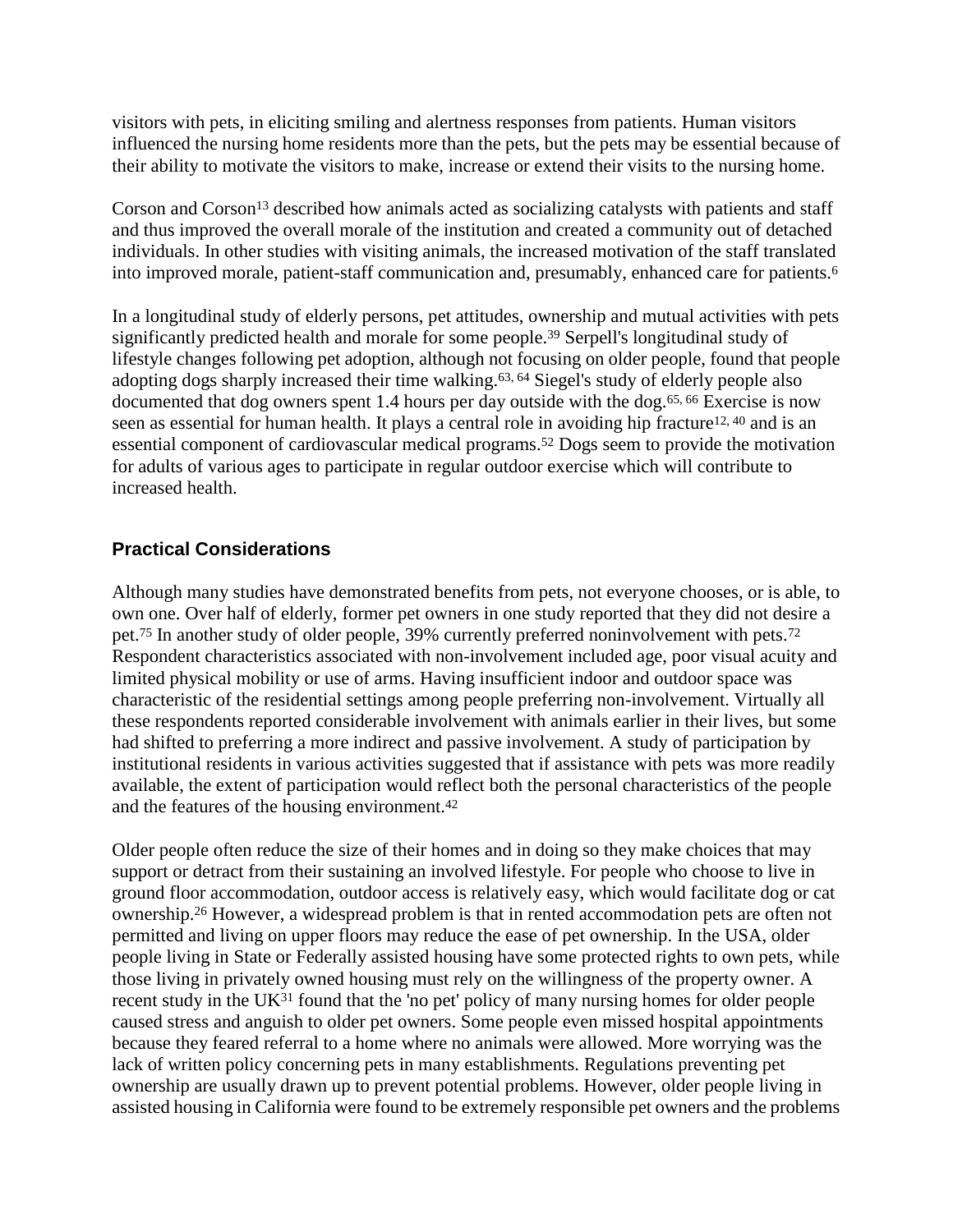with property damage and personal injury that were anticipated when pets were first introduced, did not occur.<sup>25</sup>

In a recent survey of 1595 people aged 60 years and over, living in Illinois, USA, 32.7% owned pets.<sup>67</sup> Ownership was highest among the younger and married residents. Of the pet owners, 86% reported that the pet was important in their choice of housing. Reasons for pet ownership, in order of priority, were love of pets, companionship, getting the owner out of the house and providing an opportunity to socialize.

### **Identifying Individuals Likely to Benefit**

Programs where animals have been used in an attempt to benefit older people have most frequently been conducted with institutionalized elderly residents and generally have not identified the characteristics of the individuals who showed improvement. In one study with volunteers and dogs visiting twice weekly for 12 weeks, the elderly residents reported less depression, anxiety, anger, fatigue and confusion, compared to the control residents.71 Further analyses showed that individuals with strong positive past experiences and current attitudes toward pet animals accounted for the improvement, whereas individuals with less positive attitudes and experiences had not shown a significant improvement.

Among people living independently, those living alone appeared less likely to own pets.<sup>41</sup> As contributing factors to non-ownership, they had lower incomes and lived in multi-home apartments. Some individuals who had formerly kept pets later decided not to have them. Impaired health, advanced age and more confined housing were some reasons given in a longitudinal study for giving up pet-keeping.<sup>38</sup> Among those who managed to keep pets through the third year of this study, involvement with the pet and the pet's sleeping location were effective predictors of morale and self-rated physical health.

Many critical variables influence a person's choice of pet, including the past events and previous attitudes to and relationships with pets. Current health status, the housing situation, whether one lives alone, the amount of time to be spent with a pet and the socioeconomic status are other relevant variables.<sup>74</sup> In interviews with older men and women in Arizona, the type of housing, close relationships with pets in childhood and health status accounted for 24% of the variance in predicting pet ownership.<sup>51</sup>

Older people living independently may have difficulties in keeping up with the various responsibilities of pet care, including grooming, veterinary care and shopping for food. Others are concerned about what would happen to a pet if they should die or need hospitalization. Volunteer or paid help where needed, would make it more feasible for some people to keep pets longer. Extensive efforts focus on bringing visiting pets into institutions, yet few organized programs provide support for pet-keeping to older people who live independently. Some imaginative programs do exist. In Scotland, there is a charity which provides emergency care for a pet, in the homes of volunteers, should an elderly owner be unable to care for the animal. In the USA there is a program which matches older people who would like a pet with older pets in need of a home. However, these pet adoption schemes must have sufficient support and follow-up to ensure that the adoption is mutually beneficial.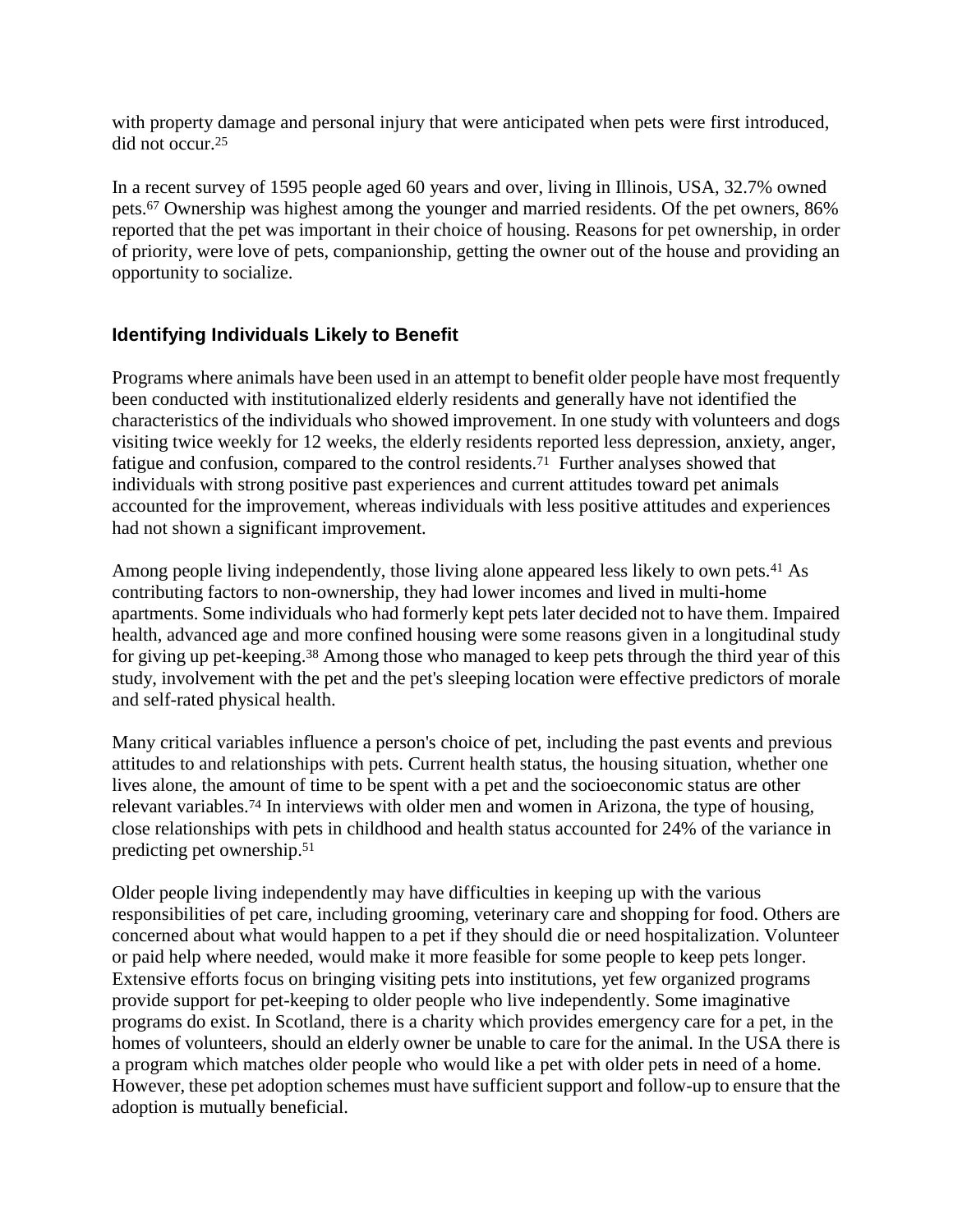From the work discussed in this review, it seems clear that at least for some older individuals, a companion animal contributes to enhanced socialization, an identity, stress reduction and motivation. Therefore a future goal for the various governmental and nongovernmental organizations which assist older people should be to provide support for those people who desire to own or have contact with a pet.

*Acknowledgements—A generous contribution from Kal Kan Foods, Inc. made this review possible*.

### **References**

- 1. Akiyama, H., Holtzman, J. M. and Britz, W. E. (1986-87) Pet ownership and health status during bereavement. *Omega*, 17, 187-193.
- 2. Albert, A. and Bulcroft, K. (1988) Pets, families and the life course. *Journal of Marriage and the Family*, 50, 543-552.
- 3. Allen, K. M., Blascovich, J., Tomaka, J. and Kelsey, R. M. (1991) Presence of human friends and pet dogs as moderators of autonomic responses to stress in women. *Journal of Personality and Social Psychology*, 61, 582-589.
- 4. Barker, S. B. and Barker, R. T. (1988) The human canine bond: Closer than family ties? *Journal of Mental Health Counseling*, 10, 46-56.
- 5. Berman, P. L. (1989) *The Courage to Grow Old*. Ballantine Books, New York.
- 6. Beyersdorfer, P. S. and Birkenhauer, D. M. (1990) The therapeutic use of pets on an Alzheimer's unit. *American Journal of Alzheimer's Care and Related Disorders and Research*, 5, 13 17.
- 7. Bryant, B. (1985) The neighborhood walk: Sources of support in middle childhood. *Monographs of the Society for Research in Child Development*, 50 (3, Serial No. 210).
- 8. Castelli, P., Hart, L. A. and Zasloff, R. The comforting role of cat companionship for persons with AIDS diagnoses. *Submitted*.
- 9. Chopra, D. (1993) *Ageless Body, Timeless Mind*. Harmony Books, New York.
- 10. Chouinard, B. E. (1991) A comparison of personality variables of pet owners and non-pet owners. PhD Thesis, Pepperdine University.
- 11. Clausen, J. A. (1993) *American Lives. Looking Back at the Children of the Great Depression.* Free Press, New York.
- 12. Cooper, C., Barker, D. J. P. and Wickham, C. (1988) Physical activity, muscle strength and calcium intake in fracture of the proximal femur in Britain. *British Medical Journal*, 297, 1443-1446.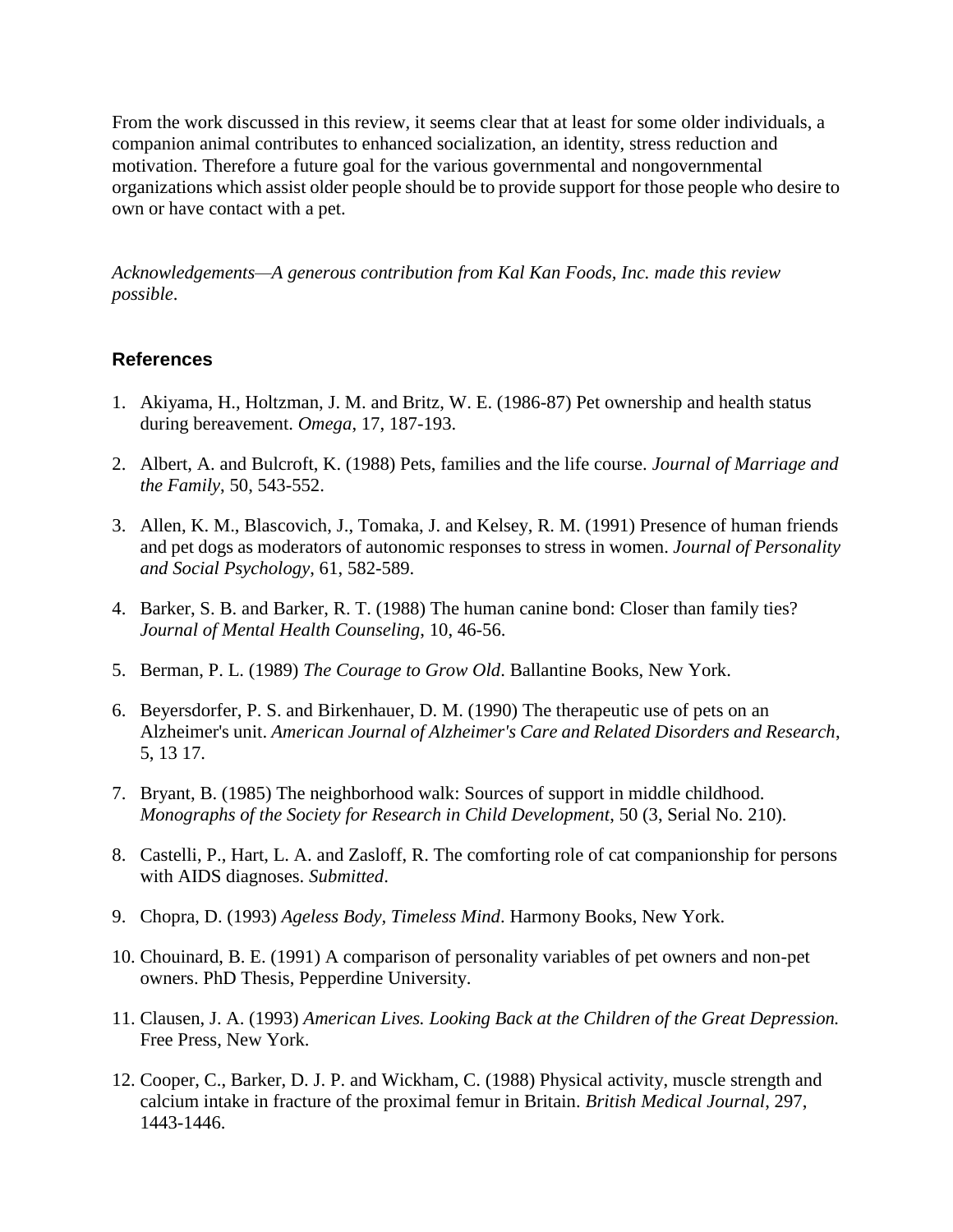- 13. Corson, S. A. and Corson, E. O. (1981) Companion animals as bonding catalysts in geriatric institutions. In *Interrelations Between People and Pets*. Ed. F. Fogle. pp. 146-174. Charles C. Thomas, Springfield, IL.
- 14. Cox, R. P. (1993) The human/animal bond as a correlate of family functioning. *Clinical Nursing Research*, 2, 224-231.
- 15. Eddy, J., Hart, L. A. and Boltz, R. P. (1988) The effects of service dogs on social acknowledgments of people in wheelchairs. *Journal of Psychology*, 122, 39-45.
- 16. Erikson, E. H., Erikson, J. M. and Kivnick, H. Q. (1986) *Vital Involvement in Old Age*. W. W. Norton & Company, New York.
- 17. Francis, G., Turner, J. T. and Johnson, S. B. (1985) Domestic animal visitation as therapy with adult home residents. *International Journal of Nursing Studies*, 22, 201-206.
- 18. Friedan, B. (1993) *The Fountain Of Age*. Simon & Schuster, New York.
- 19. Gage, M. G. (1988) *Family Careers and Companion Animal Experience: A Study of Anticipatory Socialization*. CENSHARE, University of Minnesota, Minneapolis.
- 20. Garrity, T. F., Stallones, L., Marx, M. B. and Johnson, T. P. (1989) Pet ownership and attachment as supportive factors in the health of the elderly. *Anthrozoos*, 3, 35-44.
- 21. Goldmeier, J. (1986) Pets or people: Another research note. The *Gerontologist*, 26, 203-206.
- 22. Gubrium, J. F. and Lynott, R. J. (1983) Rethinking life satisfaction. *Human Organization*, 42,30 38.
- 23. Hart, L. (1992) Therapeutic riding: Assessing human versus horse effects. *Anthrozoos*, 5, 138-139.
- 24. Hart, L. A. (1995) Dogs as human companions: A review of the relationship. In *The Domestic Dog*. Ed. J. Serpell. Cambridge University Press.
- 25. Hart, L. A. and Mader, B. (1986) The successful introduction of pets into California public housing for the elderly. *California Veterinarian*, 40(5), 17-21.
- 26. Hart, L. A., Fox, S. and Rogers, J. (1992) Acceptance of dogs and cats in mobile home parks. *Canine Practice*, 17(1), 24-28.
- 27. Haughie, E., Milne, D. and Elliott, V. (1992) An evaluation of companion pets with elderly psychiatric patients. *Behavioural Psychotherapy*, 20, 367-372.
- 28. Hendy, H. M. (1987) Effects of pet and/or people visits on nursing home residents. *International Journal of Aging and Human Development*, 25, 279-291.
- 29. Hunt, S. J., Hart, L. A. and Gomulkiewicz, R. (1992) Role of small animals in social interactions between strangers. *Journal of Social Psychology*, 132, 245-256.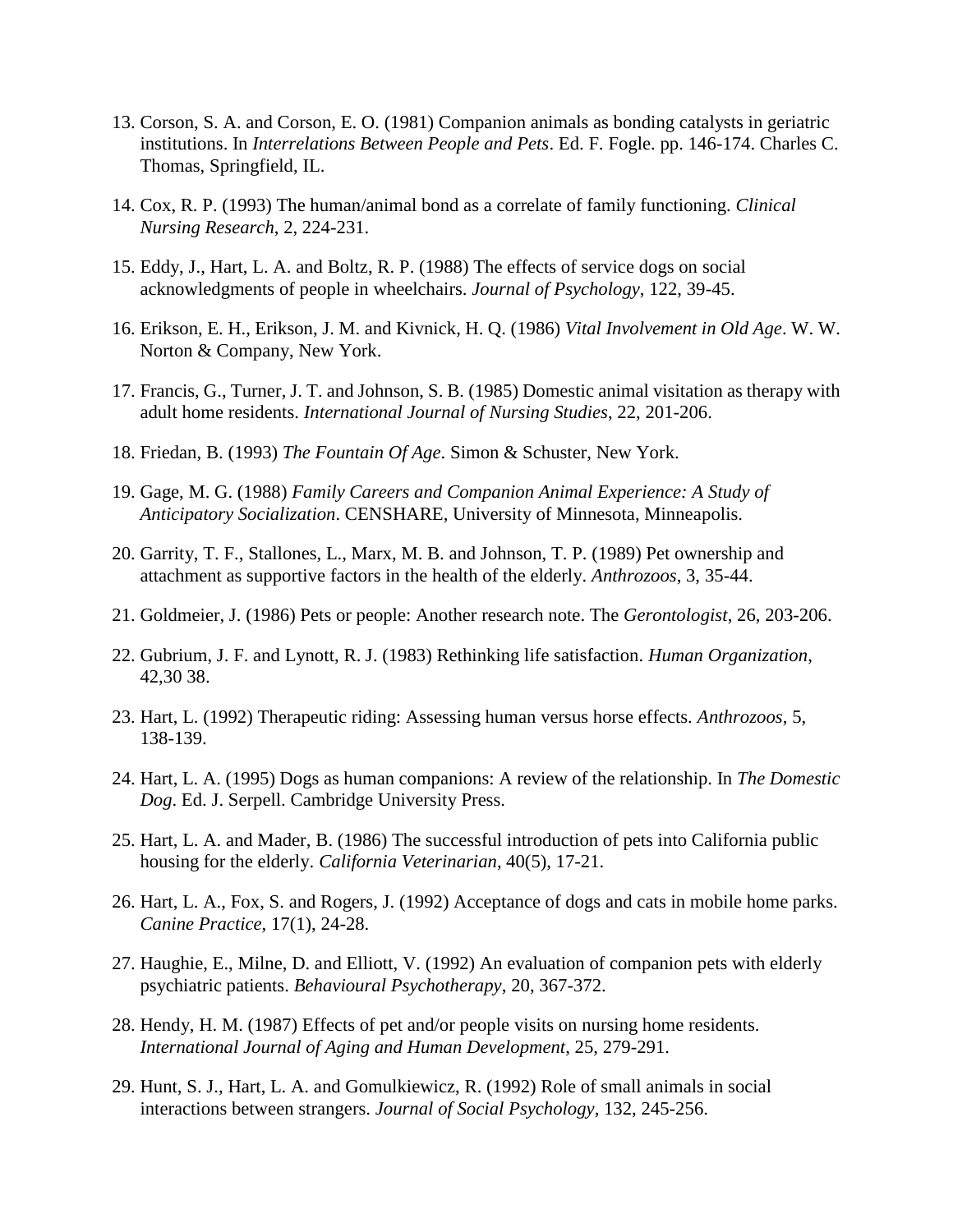- 30. Johnson, M. A. (1988) Variables associated with friendship in an adult population. *The Journal of Social Psychology*, 129, 379-390.
- 31. Joseph Rowntree Foundation (1993) Joseph Rowntree Foundation, *Social Care Research Findings,* No. 44.
- 32. Kaiser, J. D. (1994) *Immune Power*. St. Martin's, New York.
- 33. Kalfon, E. (1991) Pets make a difference in longterm care. *Perspectives*, 15(4), 3-6.
- 34. Kidd, A. H. and Feldmann, B. M. (1981) Pet ownership and self-perceptions of older people *Psychological Reports*, 48, 867-875.
- 35. Kidd, A. H. and Kidd, R. M. (1980) Personality characteristics and preferences in pet ownership. *Psychological Reports*, 46, 939-949.
- 36. Kidd, A. H. and Kidd, R. M. (1989) Factors in adults' attitudes toward pets. *Psychological Reports*, 65, 903-910.
- 37. Kongable, L. G., Buckwalter, K. C. and Stolley, J. M. (1989) The effects of pet therapy on the social behavior of institutionalized Alzheimer's clients. *Archives of Psychiatric Nursing*, 3, 191-198.
- 38. Lago, D. H., Connell, C. M. and Knight, B. (1985) The effects of animal companionship on older persons living at home. *Proceedings of the International Symposium on the Occasion of the 80th Birthday of Nobel Prize Winner Professor Dr Konrad Lorenz*, pp. 328 340. Institute for Interdisciplinary Research on the Human Pet Relationship, Austrian Academy of Sciences, Vienna, Austria.
- 39. Lago, D., Delaney, M., Miller, M. and Grill, C. (1989) Companion animals, attitudes toward pets and health outcomes among the elderly: a long-term follow-up. *Anthrozoos*, 3, 25-34.
- 40. Lau, E., Donnan, S., Barker, D. J. P. and Cooper, C. (1988) Physical activity and calcium intake in fracture of the proximal femur in Hong Kong. *British Medical Journal*, 297, 1441-1443.
- 41. Lawton, M. P., Moss, M. and Moles, E. (1984) Pet ownership: A research note. *Gerontologist*, 24, 208-210.
- 42. Lemke, S. and Moos, R. H. (1989) Personal and environmental determinants of activity involvement among elderly residents of congregate facilities. *Journal of Gerontology*: Social Sciences, 44, S139-148.
- 43. Levinson, B. M. (1969) Pets and old age. *Mental Hygiene*, 53, 364-368.
- 44. Lynch, J. J. (1977) *The Broken Heart: The Medical Consequences of Loneliness*. Basic Books, New York.
- 45. Mahalski, P. A., Jones, R. and Maxwell, G. M. (1988) The value of cat ownership to elderly women living alone. *International Journal of Aging and Human Development,* 27, 249-260.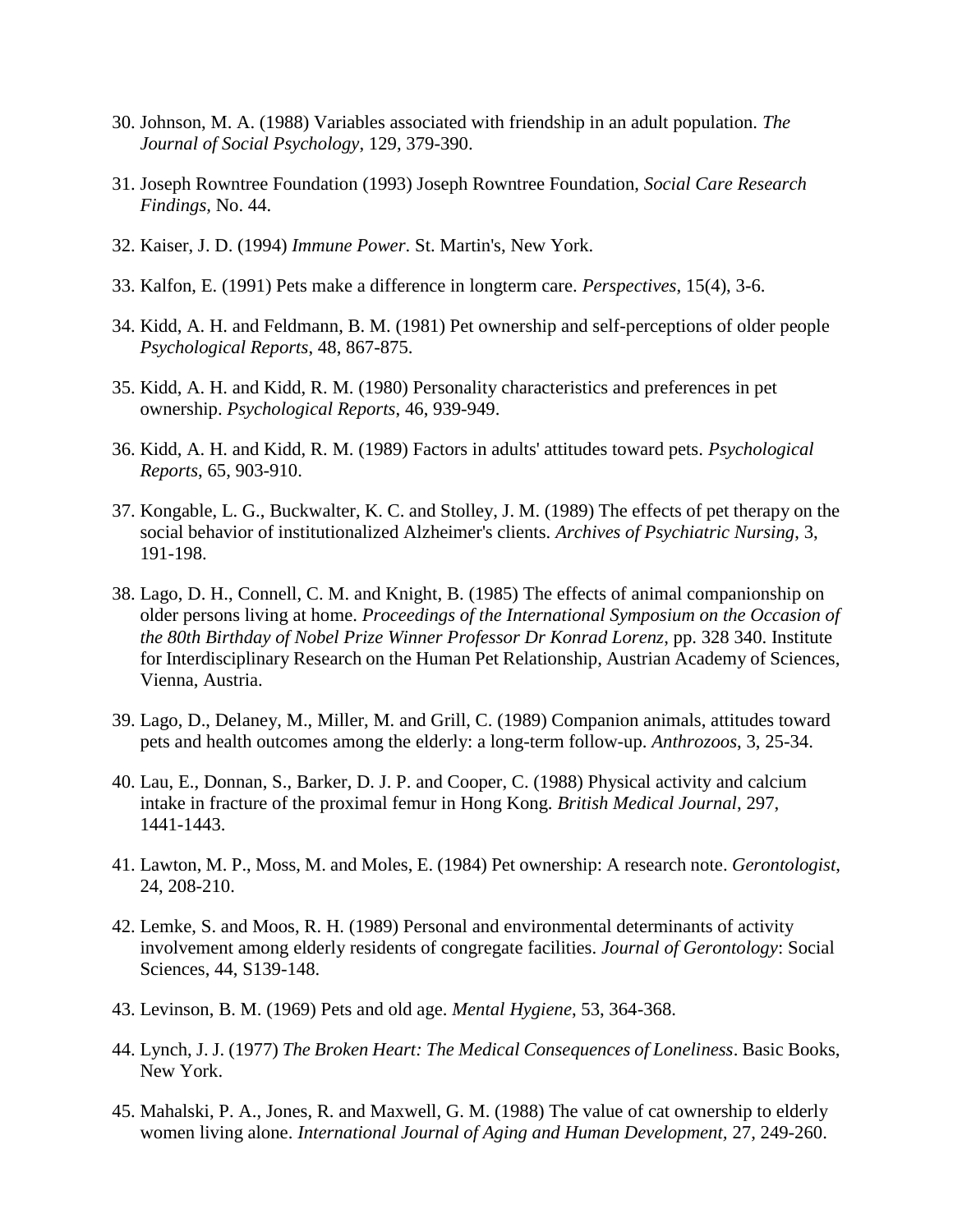- 46. Melson, G. F. (1988) Availability of and involvement with pets by children: Determinants and correlates. *Anthrozoos*, 2, 45-52.
- 47. Miller, D., Staats, S. and Partlo, C. (1992) Discriminating positive and negative aspects of pet interaction: Sex differences in the older population. *Social Indicators Research*, 27, 363-374.
- 48. Miller, M. and Lago, D. (1990) The well-being of older women: The importance of pet and human relations. *Anthrozoos*, 3, 245-251.
- 49. Mugford, R. A. and M'Comisky, J. G. (1975) Some recent work on the psychotherapeutic value of caged birds with old people. In *Pet Animals and Society*. Ed. R. S. Anderson. pp. 54 65. Baillere Tindall, London.
- 50. Neer, C. A., Dorn, C. R. and Grayson, I. (1987) Dog interaction with persons receiving institutional geriatric care. *Journal of' the American Veterinary Medical Association*, 191, 300-304.
- 51. Netting, F. E., Wilson, C. C. and Fruge, C. (1988) Pet ownership and nonownership among elderly in Arizona. *Anthrozoos*, 2, 125-132.
- 52. Ornish, D. (1990) *Doctor Dean Ornish's Program for Reversing Heart Disease*. Ballantine Books, New York.
- 53. Ory, M. G. and Goldberg, E. L. (1983) Companion animals and elderly women. In *New Perspectives on our Lives with Companion Animals*. Eds. A. H. Katcher and A. M. Beck. pp. 303-317. University of Pennsylvania Press, Philadelphia.
- 54. Peretti, P. O. (1990) Elderly-animal friendship bonds. *Social Behavior and Personality*, 18, 151-156.
- 55. Ramnath, M. S. (1988) Pet ownership and loneliness in the elderly who live alone and receive mobile meals. MSN Thesis, Medical College of Ohio at Toledo.
- 56. Robb, S. S. (1983) Health status correlates of pet human association in a health impaired population. In *New Perspectives on our Lives with Companion Animals*. Eds. A. H. Katcher and A. M. Beck. pp. 318-327. University of Pennsylvania Press, Philadelphia.
- 57. Robb, S. S. and Stegman, C. E. (1983) Companion animals and elderly people: A challenge for evaluators of social support. *Gerontologist,* 23, 277-282.
- 58. Rogers, J., Hart, L. A. and Boltz, R. P. (1993) The role of pet dogs in casual conversations of elderly adults*. The Journal of Social Psychology*, 133, 265-277.
- 59. Salmon, P. W. and Salmon, I. M. (1983) Who owns who? Psychological research into the human pet bond in Australia. In *New Perspectives on our Lives with Companion Animals*. Eds. A. H. Katcher and A. M. Beck. pp. 244-265. University of Pennsylvania Press, Philadelphia.
- 60. Savishinsky, J. S. (1986) The human impact of a pet therapy program in three geriatric facilities. *Central Issues in Anthropology*, 6(2), 31-41.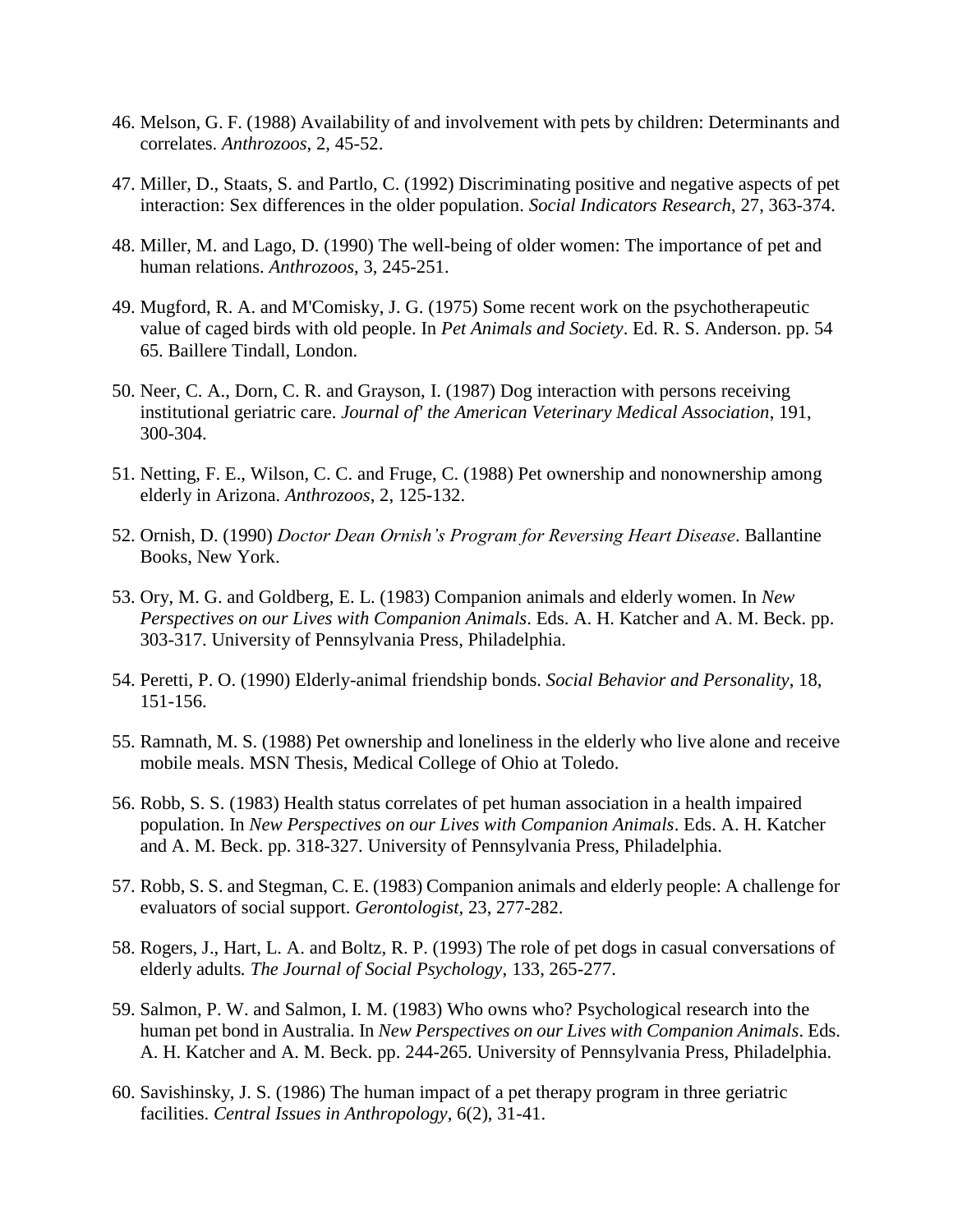- 61. Schulman, K. R. (1989) The phenomenology of elderly pet ownership: Partners in survival. EdD, Syracuse University.
- 62. Serpell, J. A. (1981) The personality of the dog and its influence on the pet owner bond. In *New Perspectives on our Lives with Companion Animals*. Eds. A. H. Katcher and A. M. Beck. pp. 57-63. University of Pennsylvania Press, Philadelphia.
- 63. Serpell, J. A. (1990) Evidence for long-term effects of pet ownership on human health. In *Pets, Benefits and Practice*. Ed. I. H. Burger. Waltham Symposium 20, pp. 1-7. BVA Publications, London.
- 64. Serpell, J. (1991) Beneficial effects of pet ownership on some aspects of human health and behavior. *Journal of the Royal Society of Medicine*, 84, 717-720.
- 65. Siegel, J. M. (1990) Stressful life events and use of physician services among the elderly: The moderating role of pet ownership. Journal of Personality and Social Psychology, 58, 1081-1086.
- 66. Siegel, J. M. (1993) Companion animals: In sickness and in health. *Journal of Social Issues*, 49, 157-167.
- 67. Smith, D. W. E., Seibert, C. S., Jackson, F. W. and Snell, J. (1992) Pet ownership by elderly people: Two new issues. *International Journal of Aging and Human Development*, 34, 175-184.
- 68. Smith, S. L. (1983) Interactions between pet dog and family members: An ethological study. In *New Perspectives on our Lives with Companion Animals*, Eds. A. H. Katcher and A. M. Beck. pp. 29-36. University of Pennsylvania Press, Philadelphia.
- 69. Stallones, L., Marx, M. B., Garrity, T. F. and Johnson, T. P. (1988) Attachment to companion animals among older pet owners. *Anthrozoos*, 2, 118-124.
- 70. Stein, M. A. and Bergin, B. M. The human/companion animal bond enhances motivation for voluntarism. Unpublished manuscript.
- 71. Struckus, J. E. (1989) The use of pet-facilitated therapy in the treatment of depression: A behavioral conceptualization of treatment effect. PhD Thesis, University of Massachusetts.
- 72. Verderber, S. (1991) Elderly persons' appraisal of animals in the residential environment. *Anthrozoos*, 4, 164-173.
- 73. Wilson, C. C. (1991) The influence of a pet as an anxiolytic intervention. *Journal of Nervous and Mental Disease*, 179, 482-489.
- 74. Wilson, C. C. and Netting, F. E. (1987) New directions: Challenges for human-animal bond research and the elderly. *Journal of Applied Gerontology*, 6, 189-200.